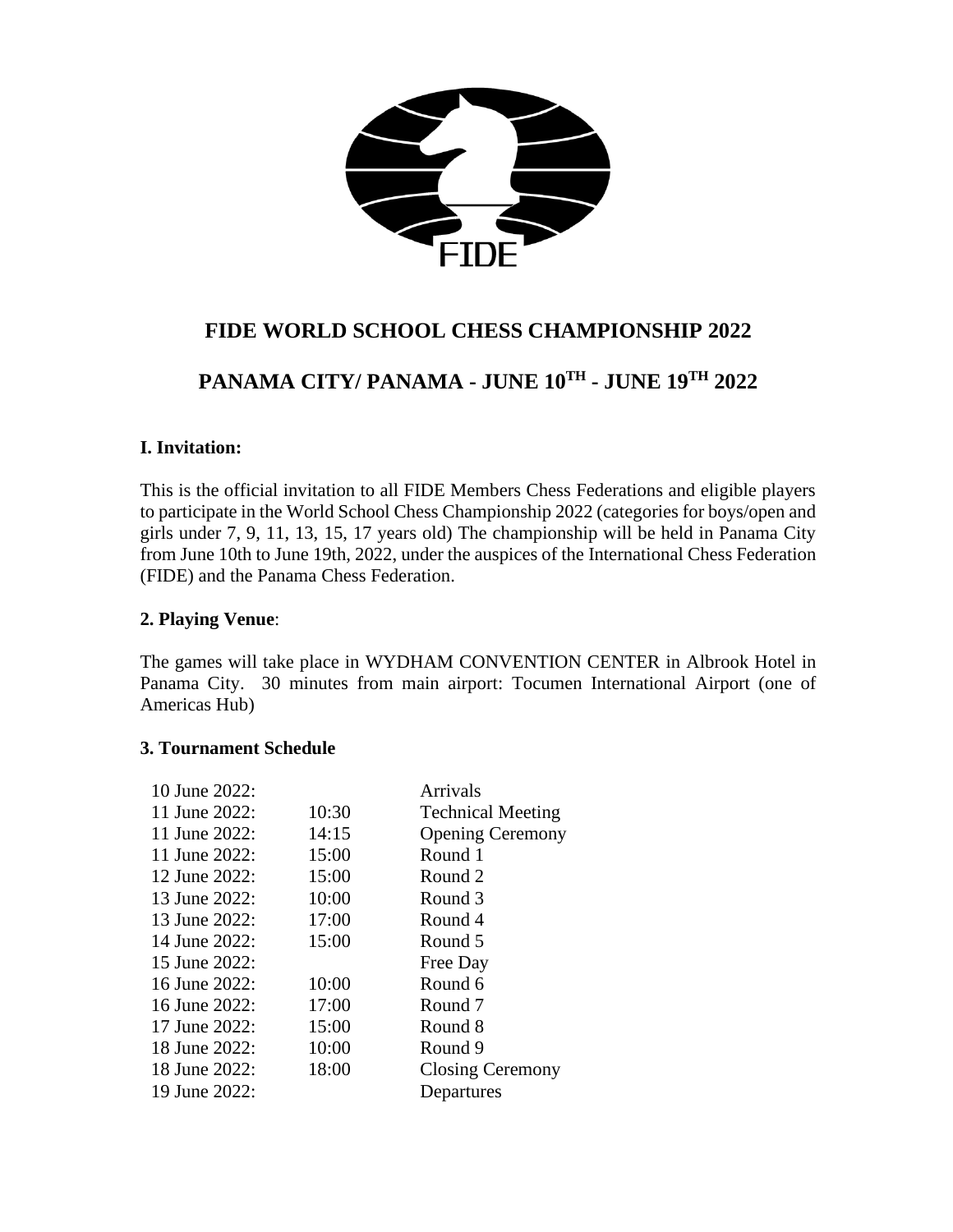#### **4. Technical Regulations:**

4.1 The tournament will be played according to the Swiss System in 9 rounds and shall govern by the General Rules Regulations for FIDE Competitions.

There shall be 6 categories: Under 07, Under 09, Under 11, Under 13, Under 15 and Under 17 with separate events for Boys/Open and Girls (in total 12 championships)

Players entitled to participate in each category are: Under 07: Players born on or after 1 January 2015 Under 09: Players born on or after 1 January 2013 Under 11: Players born on or after 1 January 2011 Under 13: Players born on or after 1 January 2009 Under 15: Players born on or after 1 January 2007 Under 17: Players born on or after 1 January 2005

4.2 Each National Federation can register any number of players that meet the age requirements of each section. FIDE-affiliated organizations, as approved by the FIDE Council, also have the right to register players. FIDE endorsed Chess Academies also have the right to register players through their respective National Chess Federation with copy to Trainers Commission for endorsement.

4.3 Players with personal rights of qualification, according to FIDE handbook D.04.08 article 4, are entitled to free board and lodging for 9 nights sharing a double room.

4.4 Time control is 90 minutes plus 30 seconds increment from move one.

4.5 Default time is 15 minutes. Any player who arrives at the chessboard after the default time shall lose the game unless the arbiter decides otherwise.

4.6 The final ranking order of the players is determined by the number of points scored. If two or more players are tied for the first place or for any prize, the tie shall be broken in the following order:

a. Direct Encounter points (applies only if all tied players have played each other),

b. Buchholz Cut 1,

- c. Buchholz,
- d. Greater Number of Wins with Black Pieces,

e. Greater Number of Wins.

#### **5. Prizes, Titles & Certificates:**

5.1 The Organizer shall award trophies to the players taking the first three places in each event. The Organizer shall also award Gold, Silver and Bronze medals to the players taking the first three places in each event. Trophies for first place and medals are awarded after applying tie-breaks.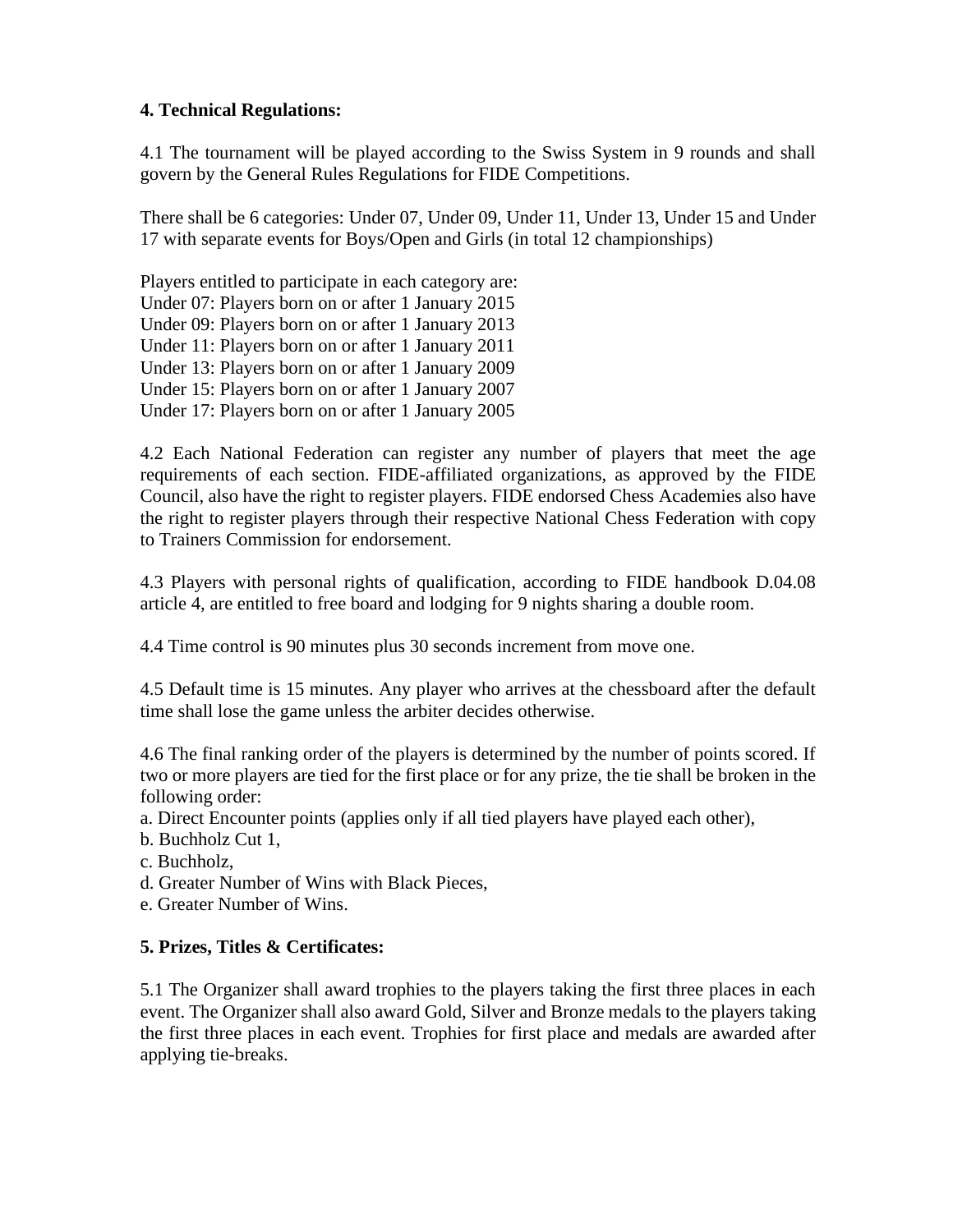5.2 The Direct titles shall be awarded according to the conditions in the FIDE to regulations below.

[https://handbook.fide.com/chapter/B01DirectTitles2017](https://nam12.safelinks.protection.outlook.com/?url=https%3A%2F%2Fhandbook.fide.com%2Fchapter%2FB01DirectTitles2017&data=04%7C01%7C%7C3a3f58be904b4c89c68908da02a3973f%7C84df9e7fe9f640afb435aaaaaaaaaaaa%7C1%7C0%7C637825199207787872%7CUnknown%7CTWFpbGZsb3d8eyJWIjoiMC4wLjAwMDAiLCJQIjoiV2luMzIiLCJBTiI6Ik1haWwiLCJXVCI6Mn0%3D%7C3000&sdata=pouCZWtWNL8%2FukPNZSkdSPKtRmiN3Wt0x6woZoDEttY%3D&reserved=0) <https://handbook.fide.com/chapter/B012022>

5.3 Certificates shall be awarded to players who finish in the top six positions.

5.4 Certificates of Participation shall be given to players, FIDE accredited trainers and the FIDE appointed technical officials.

## **6. Appeals procedure and Appeals Committee:**

6.1 The Appeals Committee shall be 3 persons, one of whom may be the FIDE Technical Delegate. Two additional reserve members will be appointed at the Technical Meeting as no member shall take part in a decision affecting a player of his own federation.

6.2 A protest against Arbiters decisions must be submitted in written form to the Chairman of the Appeals Committee within one hour after the completion of the respective game. The protest must be accompanied with the sum of 200  $\epsilon$ , as a deposit. If the appeal is granted, the sum shall be returned immediately. If the appeal is refused, the deposit is forfeited to FIDE. The Appeals Committee may also decide to refund the fee if it considers the appeal was not frivolous. The decisions of the Appeals Committee are final.

6.3 The decision of the Appeals Committee is final, binding and takes effect immediately.

# **7. Tournament Fee.**

7.1 7.1 FIDE Entry Fee: According to the FIDE Financial Regulations, the Entry Fee for players is  $40 \in (or$  equivalent  $45$  USD)

7.2 Tournament Registration Fee. **Each player** must pay a US\$110.00 registration fee for the event to the bank account indicated below. The registration fee must be transferred until 09.05.2022, registration deadline.

7.3 **Special Fee for accompanying persons**. Whoever registers as a companion (parents, coach, family member) must pay an accreditation fee to the event of US \$ 90.00 in this concept, a welcome pack will be included, access to the playing area till 5 minutes before the starting of each round, the tournament area (exhibition room) and common area. As well as your accreditation and transportation to and from the airport.

### **Deadline for the payment of this Fee is 09.05.2022, after which there would be a surcharge of an additional U\$25.00.**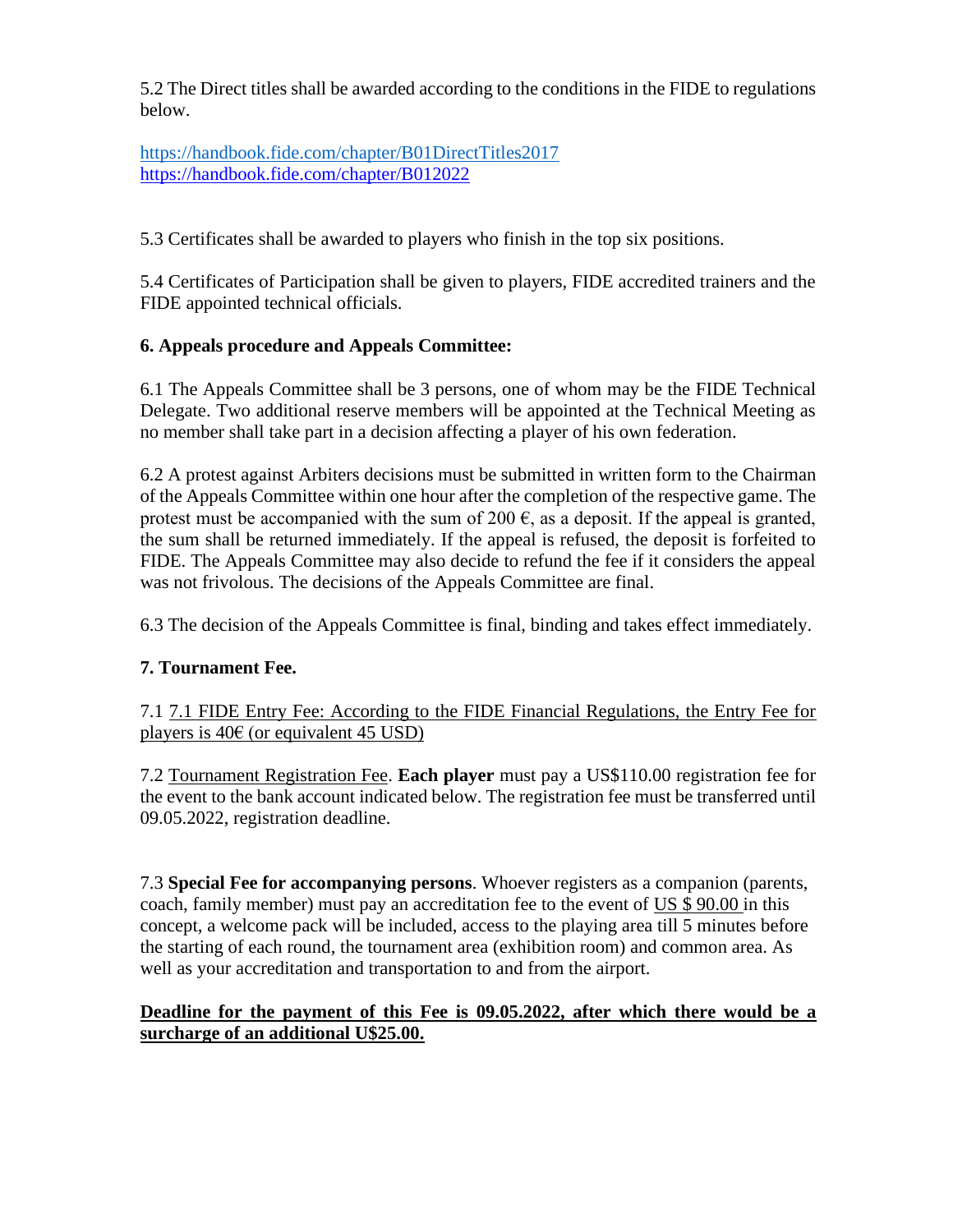#### **8. Accommodation:**

8.1. All Participants are obliged to stay in official hotels, organizers can penalize if don't, and bookings must be done only through the organizers. Rooms will be booked on the principle of FCFS (First Come First Served).

8.2. Accommodation includes for 9 nights per person with meals included (breakfast, lunch, and dinner) at Wyndham Albrook Hotel 4\*

Prices per person: (Organiser will choose the accommodation hotel for participant) •

- 1) U\$ 711 total in a **double room** for 9 nights with meals included (U\$ 79.00 per day)
- 2) U\$ 612 total in a **triple\* room** for 9 nights with meals included (U\$ 68.00 per day)
- 3) U\$ 837 total in a **single room** for 9 nights with meals included (U\$ 93.00 per day)

\*There is limited number of triple rooms (Most has one double bed and one single bed).

8.3. In addition to the players with personal rights mentioned in article 4.3, the Organizer will also provide FREE board and lodging for 9 nights in a shared double room for one (1) accompanying person per federation having a minimum participation of seven (7) players. The accompanying person must have a valid license as FIDE trainer to be eligible for this offer.

8.4. Organizers could also offer special discounts for the delegations which have at least 30 persons (players).

8.5. The above offers are guaranteed only for registrations and bookings up to 9th of May. After the final deadline 10th of May, rooms may be offered at an increased cost and only upon availability with a U\$ 100 late registration fee.

#### **9. Registration procedure, visas, and deadlines:**

9.1 Till 9th of May 2022, the participating National Federation shall submit its registration of participants to the email: registro@wscc2022.org. All entries shall include full name, fide id, rating, accompanying persons, accommodation type, dates of arrival/departure and receipt of bank transfer.

9.2 The date of birth of each player must be given and must correspond with the birthday given in his passport or other travel document. All travel documents must also be submitted at least 1 month before the events starts if visas are required. The Organizer shall not be responsible for late submission and application for visas.

9.3 Hotel payments for all players, officials and accompanying persons must be made to the bank account minimum 50% of total amount by the registration deadline of 09.05.2022 and the rest 50% should be sent to Bank account before arrival and settlement.